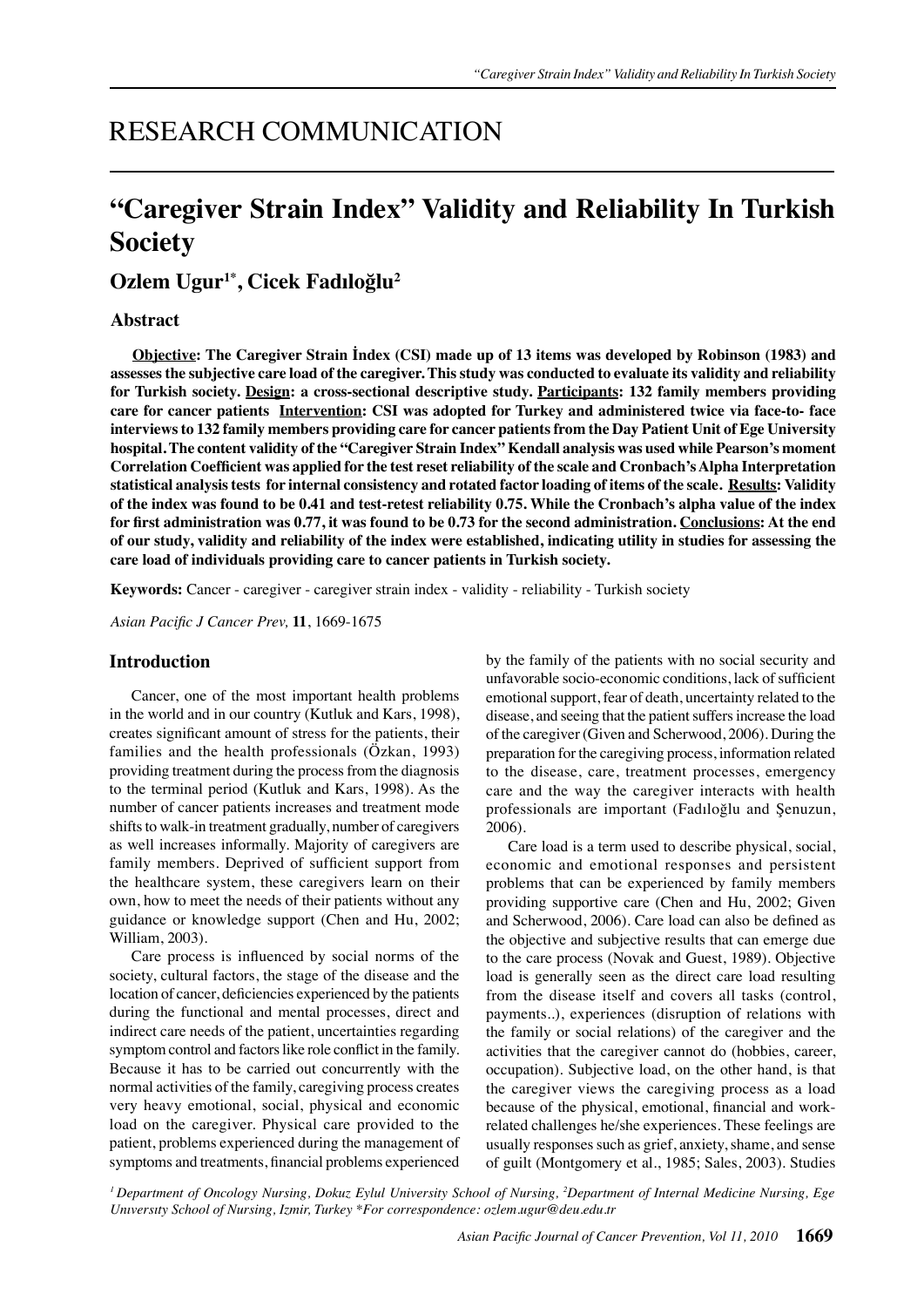#### *Ozlem Ugur and Cicek Fadıloğlu*

carried out by Schulz et al., 1987 showed that there was an increase in the amount of psychological symptoms such as depression, anxiety and moodiness (Schulz and Beach, 1999). Fadıloğlu(1995) found out that caregivers of cancer patients got negatively influenced by the pain experienced by their patients (88.2%), by lack of knowledge about the disease (54.4%), and by the depression experienced by the patient (63.2%) and that as a result, their adaptation to the disease was negative (47.1%) . Optimism and flexibility of the caregiver, facilitating his/her adaptation to the role and preparing him/her for the role, and receiving a response from the care he/she provides influence the caregiving process and decrease the level of strain experienced (Given and Scherwood, 2006).

The stress and care load on the caregivers cause changes in physical, social and emotional responses of the caregiver. It is believed that there is a relationship between the problems experienced by the caregiver, the way he/she perceives the improvements in the patient and the response he develops for this situation. Relation between the load, strain and tension is explained in Figure 1 (Thornton and Travis, 2003).

Starting from the time of diagnosis, the primary caregiver of the cancer patient should assume responsibility for the care of the patient and prepare him/her self for this role. This can be achieved via training programs provided to the caregiver. Planned care training programs cause the caregiver to develop adaptation strategies focused on the deficiencies in the care process and to look for solutions and decrease the strain and tension level indirectly (Scherwood et al., 2004). In a study conducted on individuals with breast cancer, patients and their families were provided a five month training program via regular phone interviews or house visits. Training programs covered issues such as fear of death, negative thoughts, symptom management and problems experienced. At the end of five months, it was observed that caregivers levels of adaptation to their roles as well as their satisfaction increased and that death anxiety and uncertainty decreased (Given and Scherwood, 2006). When the caregiver is



**Figure 1. Model for Load, Strain and Tension in Individuals Providing Care for the Patient**

provided assurance and appropriate explanation related to diagnosis and treatment as well as information related to the phase he/she is in, he/she perceives the situation as being less stressful. Also, the positive relation that develops between the caregiver and the health personnel causes the caregiver to feel less load. It does not result in less emotional load but the caregiver becomes closer to being positive. The caregiver would feel better and as receiving greater support (Folkman et al., 1986).

There is insufficient number of studies that measure the care load of individuals providing care to cancer patients in Turkish society. Caregiver Strain Index which was developed for measuring the subjective care load of individuals providing care to cancer patients is an easy-touse, valid and reliable scale15. In this study, the goal was to evaluate the validity and reliability of the "Caregiver Strain Index" for the Turkish society.

## **Methods**

#### *Research Design and Sample*

This study was designed as a descriptive study. Study sample is comprised of 132 caregivers that provide care to cancer patients treated at the chemotherapy unit of a university hospital in Izmir between June 2004 and October 2004. Caregivers were selected from among caregivers aged 18 and above who spoke Turkish, were literate and able to establish verbal communication and had no visual, auditory, perceptional and psychiatric problems. Prior to starting the study, consent of the ethics committee of the hospital where the study was carried out was obtained. Written and verbal consent of the caregivers included in the sample group have been obtained as well.

#### *Measures*

During the study, two different data collection tools were used. These were "Caregiver Description Form" and "Caregiver Strain Index".

Caregiver Personal Information Form: contains the following variables about the caregiver; age, gender, marital status, education level, occupation, existence of social security, employment status, income level, degree of relation to the patient, number of dependents, time he/she provided care for his/her patient, existence of individuals he/she received care support from.

Caregiver Strain Index: This scale that comprised of 13 items was administered to caregivers like spouse, friends and neighbors who provided care to patients aged 65 and above and had hip or heart surgery (Robinson, 1983; Chen and Hu, 2002). The scale contains at least one item regarding each of the following main factors; employment status, physical condition, social status of the caregiver and the changes that the caregiver experiences regarding time management. The scale has no sub dimensions.

Participants answer the items as Yes (1) or No (0). Total points obtained on the scale are reached by summing 0 and 1 responses. Positive answers given to 7 or more items on the scale indicates a high level of stress and the subjective care load as perceived by the caregiver. Robinson achieved a cronbach's alpha value of 0.86 during the reliability study for the scale (Robinson, 1983).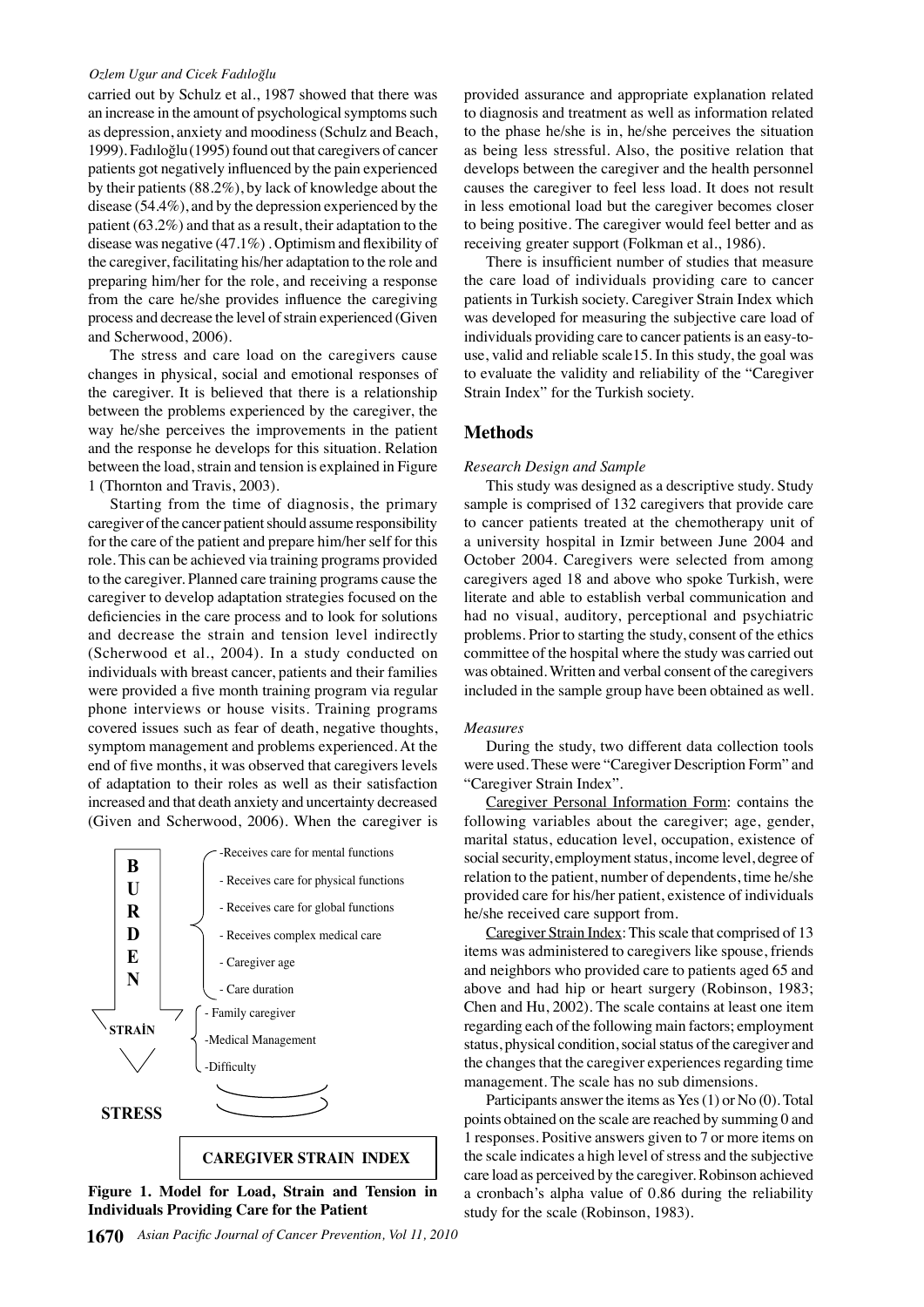#### *Translation of Tool Items into Turkish*

When an instrument is translated for adoption into another language and culture, it is necessary to use correct grammar of the target language and to correctly interpret the idioms that are foreign to the culture of the target language (Gözüm and Aksayan, 2002). To accomplish the procedure,

- The researchers obtained written permission via mail from Alexis Melendez to adapt the CSI for Turkish and to use it in this study.
- A total of 5 linguists translated the tool from English to Turkish. Two of these linguists were instructors at the school of foreign languages and three of them were English teachers at high school level.
- The researcher rearranged the concepts in both tools (English and Turkish versions) in line with the recommendations of experts.
- Researchers re- translated the index from Turkish to English using a different English language philologist who had not seen the original English version.

After translation was completed; a total of 8 experts namely, an instructor from the school of nursing, an instructor from the school of literature, two instructors from the department of oncology of the school of medicine were contacted to obtain their views about the language and scope of the scale. The experts were provided with the original of the scale and its translation and were asked to to score the fit of the items by assigning points between 0 and 10 to each item (0: not fit at all, 10: totally fit). Based on expert opinion, acceptable average score of each item was found to be "5 and above". Kendall W analysis was performed for expert opinion congruency.

 The scale was initially administered to 20 caregivers that met the sample criteria and determined that the questions in the scale were found to be clear and comprehendible by the caregivers and a decision was made to administer the scale to the larger sample.

#### *Data Collection and Analysis*

Data collection procedure used was as follows: 1) All caregivers were given a short description of the purpose of the study as well as the confidentially principle and were told that their participation was voluntary and that they were free not to participate in the study. 2) The caregivers were asked to use anonymity on the data collection form so the data from the first and the second administration could be matched to evaluate test-retest scores. 3) The Turkish version of CSI was used. These forms were administered to the participants in the waiting room of the chemotherapy unit. The researcher was present by the caregiver during the data collection process in order to provide guidance about the scale, to answer the questions of respondents and to ensure that the form is filled out correctly. Two or three weeks following its first administration, the scale was administered again to the caregivers included in the sample.

Data obtained from the study were analyzed using Statistical Package for Social Science (SPSS) software version 11.0 Descriptive information about the caregivers was analyzed using numeric and percentile tests. For the

*"Caregiver Strain Index" Validity and Reliability In Turkish Society* content validity of the "Caregiver Strain Index" Kendall W analysis was used while Pearson's Moment Correlation Coefficient was used for the test reset reliability of the scale and Cronbach's Alpha Interpretation statistical analysis tests were used for internal consistency.

### **Results**

General data are provided in Table 1. Validity of the scale was determined using Kendall Coefficient

**Table1. Descriptive Information Regarding Caregivers**

| Descriptive information      |                              | Number         | Percentage   |       |
|------------------------------|------------------------------|----------------|--------------|-------|
| Age Group                    | 18-30                        | 4              | 3            |       |
|                              | 31-42                        | 27             | 20.5         |       |
|                              | $43 - 55$                    | 50             | 37.9         |       |
|                              | 56-68                        | 44             | 33.3         |       |
|                              | 69 and above                 | 7              | 5.3          |       |
| Gender                       | Male                         | 72             | 54.5         |       |
|                              | Female                       | 60             | 45.5         |       |
| Degree of Relation           |                              |                |              | 100.0 |
| Parents                      |                              | 7              | 5.3          |       |
| Children                     |                              | 31             | 23.5         |       |
| Spouse                       |                              | 87             | 65.9         |       |
| Relative                     |                              | 6              | 4.5          | 75.0  |
| Other                        |                              | 1              | 0.8          |       |
| <b>Marital Status</b>        |                              |                |              |       |
| Married                      |                              | 120            | 90.9         |       |
| Single                       |                              | 12             | 9.1          | 50.0  |
| Social Security Status       |                              | 106            |              |       |
| Emekli Sandığı<br><b>SSK</b> |                              | 14             | 80.3<br>10.6 |       |
|                              |                              | 10             | 7.6          |       |
| Bağ-kur<br>Private           |                              | 2              | 1.5          | 25.0  |
| <b>Employment Status</b>     |                              |                |              |       |
| Full Time                    |                              | 24             | 18.2         |       |
| Part Time                    |                              | 3              | 2.3          |       |
| Unemployed                   |                              | 105            | 79.5         | 0     |
| Income level                 |                              |                |              |       |
|                              | Below minimum wage           | 3              | 2.4          |       |
| Minimum wage                 |                              | 61             | 46.2         |       |
|                              | Above minimum wage           | 68             | 51.5         |       |
| Care duration                |                              |                |              |       |
| 6 months and less            |                              | 46             | 34.8         |       |
| 6-12 months                  |                              | 35             | 26.5         |       |
| 13-24 months                 |                              | 25             | 18.9         |       |
| $25-37$ months               |                              | 10             | 7.6          |       |
| 38 months and above          |                              | 16             | 12.1         |       |
|                              | Individuals provided support |                |              |       |
| during the care period?      |                              |                |              |       |
| No                           |                              | 128            | 97.0         |       |
| Yes                          |                              | 4              | 3.0          |       |
| Cancer type                  |                              |                |              |       |
| <b>Breast cancer</b>         |                              | 54             | 40.9         |       |
| Liver cancer                 |                              | 8              | 6.1          |       |
| Lung cancer                  |                              | 16             | 12.1         |       |
| Ovary cancer                 |                              | 6              | 4.5          |       |
| Colon cancer                 |                              | 27             | 20.5         |       |
| Rectum cancer                |                              | 8              | 6.1          |       |
| NHL/HL                       |                              | 4              | 3.0          |       |
|                              | Teratogenic carcinoma        | 1              | 0.8          |       |
| Stomach cancer               |                              | $\overline{c}$ | 1.5          |       |
| <b>AML</b>                   |                              | 1              | 0.8          |       |
| Pancreas cancer              |                              | 1              | 0.8          |       |
| Liver cancer                 |                              | $\overline{c}$ | 1.5          |       |
| Multiple Myeloma             |                              | 2              | 1.5          |       |

*Asian Pacific Journal of Cancer Prevention, Vol 11, 2010* **1671**

**20.3 6.3 10.1**

**46.8 56.3**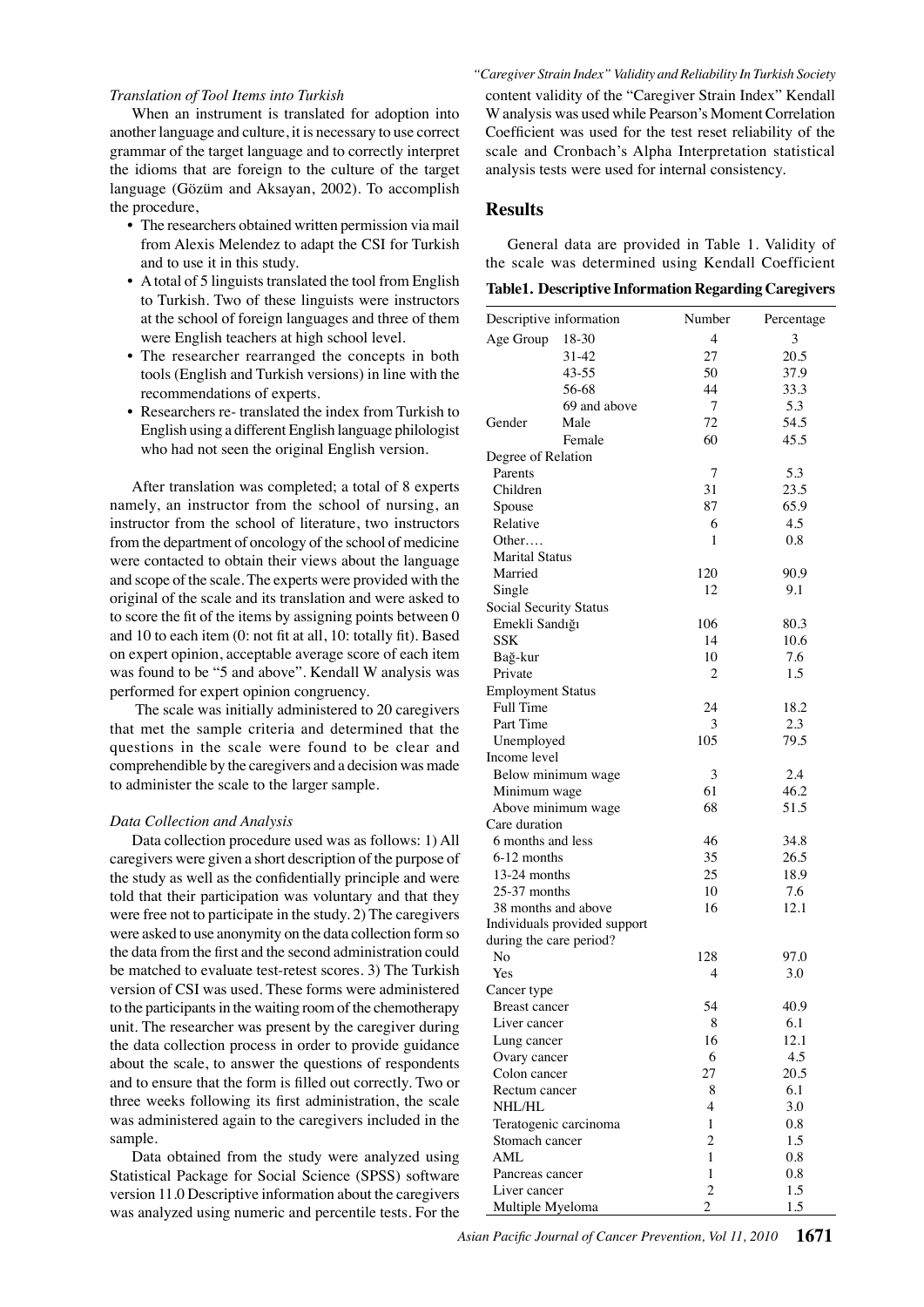## **Table 2. Validity Analyses of the Caregivers Strain Scale**

| Caregiver Strain Scale Item Number                                              | Minimum and    | Concordance score of the<br>items |  |  |
|---------------------------------------------------------------------------------|----------------|-----------------------------------|--|--|
|                                                                                 | Maximum scores | Average + Stand.Dev.              |  |  |
| Sleep is disturbed (e.g., in and out of bed/wandering at night)                 | $5-10$         | $9.25 + 1.81$                     |  |  |
| It is inconvenient (e.g., because helping takes time or long drive to help)     | $8 - 10$       | $9.38 - 0.92$                     |  |  |
| It is a physical strain (e.g., because lifting in and out of a chair)           | $7-10$         | $9.25 - 1.17$                     |  |  |
| It is confining (e.g., helping restricts free time)                             | $8 - 10$       | $9.50 - 0.93$                     |  |  |
| Family adjustments (e.g., distrupted routine; no privacy)                       | $5-10$         | $8.88 - 1.81$                     |  |  |
| Changes in personal plans (e.g., had to turn down job; no vacation)             | $7-10$         | $9.25 - 1.07$                     |  |  |
| Other demands on my time (e.g., from other family members)                      | $5-10$         | $8.75 - 1.91$                     |  |  |
| Emotional adjustments (e.g., because of severe arguments)                       | $5-10$         | $8.88 - 1.80$                     |  |  |
| Some behavior upsetting (e.g., incontinence; memory loss; accusations of theft) | $5-10$         | $9.00 - 1.78$                     |  |  |
| It is upsetting to find  has changed so much from his/her former self           | $5-10$         | $8.25 - 2.52$                     |  |  |
| There have been work adjustments (e.g., need to take time off)                  | $8 - 10$       | $9.63 - 0.74$                     |  |  |
| It is a financial strain                                                        | $9-10$         | $9.88 - 0.35$                     |  |  |
| Feeling completely overwhelmed (e.g., concerns about how to manage)             | $8 - 10$       | $9.50 - 0.93$                     |  |  |

## **Table 3. First and Second Cronbach's Alfa Reliability Coefficient Results of the Caregiver Strain Scale**

| <b>Test-Retest Administrations</b> |                 | Correlation of Test – Retest Score |      | Cronbach's Alpha |
|------------------------------------|-----------------|------------------------------------|------|------------------|
|                                    |                 |                                    |      |                  |
| <b>First Administration</b>        |                 |                                    | .000 |                  |
| Second Administration              | $\overline{32}$ |                                    |      | 73               |

#### **Table 4. Correlation Results of the Total of the Item Scores of the Caregivers Strain Index**

| Caregiver Strain Scale Item       | <b>First Administration</b> |          |                |             | Second Administration |                        |         |                       |
|-----------------------------------|-----------------------------|----------|----------------|-------------|-----------------------|------------------------|---------|-----------------------|
|                                   | Scale<br>Average            | Variance | Total          | Scale Alpha | Scale<br>Average      | Variance               | Total   | Scale Alpha           |
|                                   | when item                   |          | correlation    | when item   | when item             |                        |         | correlation when item |
|                                   | omitted                     |          | of item        | omitted     | omitted               |                        | of item | omitted               |
| Sleep is disturbed                | 18.27                       | 9.39     | .49            | .79         | 17.64                 | 8.12                   | .13     | .74                   |
| It is inconvenient                | 17.92                       | 9.05     | .32            | .76         | 17.32                 | 8.16                   | .18     | .73                   |
| It is a physical strain           | 18.04                       | 8.34     | .52            | .74         | 17.45                 | 7.39                   | .44     | .70                   |
| It is confining                   | 18.30                       | 8.01     | .54            | .73         | 17.68                 | 7.20                   | .49     | .69                   |
| Family adjustments                | 18.32                       | 8.08     | .51            | .74         | 17.73                 | 7.30                   | .46     | .70                   |
| Changes in personal plans         | 18.45                       | 7.99     | .58            | .73         | 17.83                 | 7.24                   | .54     | .69                   |
| Other demands on my time.         | 18.44                       | 7.99     | .58            | .73         | 17.77                 | 7.16                   | .54     | .69                   |
| Emotional adjustments             | 18.48                       | 8.33     | .46            | .75         | 17.80                 | 7.66                   | .34     | .71                   |
| Upsetting behavior                | 18.33                       | 8.24     | .45            | .75         | 17.63                 | 7.43                   | .39     | .70                   |
| Upsetting change from former self | 18.59                       | 8.52     | .46            | .75         | 17.93                 | 7.94                   | .31     | .72                   |
| Work adjustments                  | 18.20                       | 8.50     | .37            | .76         | 17.58                 | 7.60                   | .32     | .71                   |
| It is a financial strain          | 18.13                       | 9.72     | .49            | .80         | 17.41                 | 8.50                   | .01     | .75                   |
| Feeling overwhelmed               | 18.16                       | 8.41     | .41            | .75         | 17.52                 | 7.43                   | .40     | .70                   |
| Number of items: 13               | n: 132                      |          | Alpha: .77/.73 |             |                       | Item Alpha: $.75/0.71$ |         |                       |

of concordance  $(W:0.41, p>0.05)$  and it was decided that there was no dissensus among the experts (Table 2). During the reliability testing phase, the scale was administered to 132 caregivers via face to face interview two times with 15 days in between and the results obtained were tested using Pearson Correlation analysis. The test retest reliability coefficient of the scale between the first and the second administration of the scale was found to be 0.75 and consistency was found to be at sufficient level over time. Cronbach's Alpha value of the scale for the first administration was found to be 0.77, and 0.73 for the second administration and it was decided that reliability of the scale for the Turkish society was quite high (Table 3).

 Intra-item Pearson Correlation Coefficient of the Caregivers Strain Index used in the study was analyzed and consistency of each item with the scale as a whole was assessed. It was determined that at the end of the first and second administration, the highest score average was

**1672** *Asian Pacific Journal of Cancer Prevention, Vol 11, 2010*

obtained by Item 10 ("It is sad that the patient is different from his/her previous condition") with scores of 18.6 and 17.9 points respectively, and the lowest score average was obtained by Item 2 ("Providing care is not suitable for me") with scores of 17.9 and 17.3 for the first and second administration respectively. The highest internal consistency was achieved by Item 12 ("Providing care brings financial burden") with score averages of 0.80 and 0.75 for the first and second administrations respectively (Table 4).

In the study, factor loads of the items included in Caregivers Strain Index were found with principal component analysis statistical analysis method, whereas rotation of the items was analyzed with varimax with kaizer normalization statistical analysis and as a result it was discovered that the items in the scale were divided into four factors. Factor loads of all items in the scale change between 0.648-0857. Factor load of an item found in the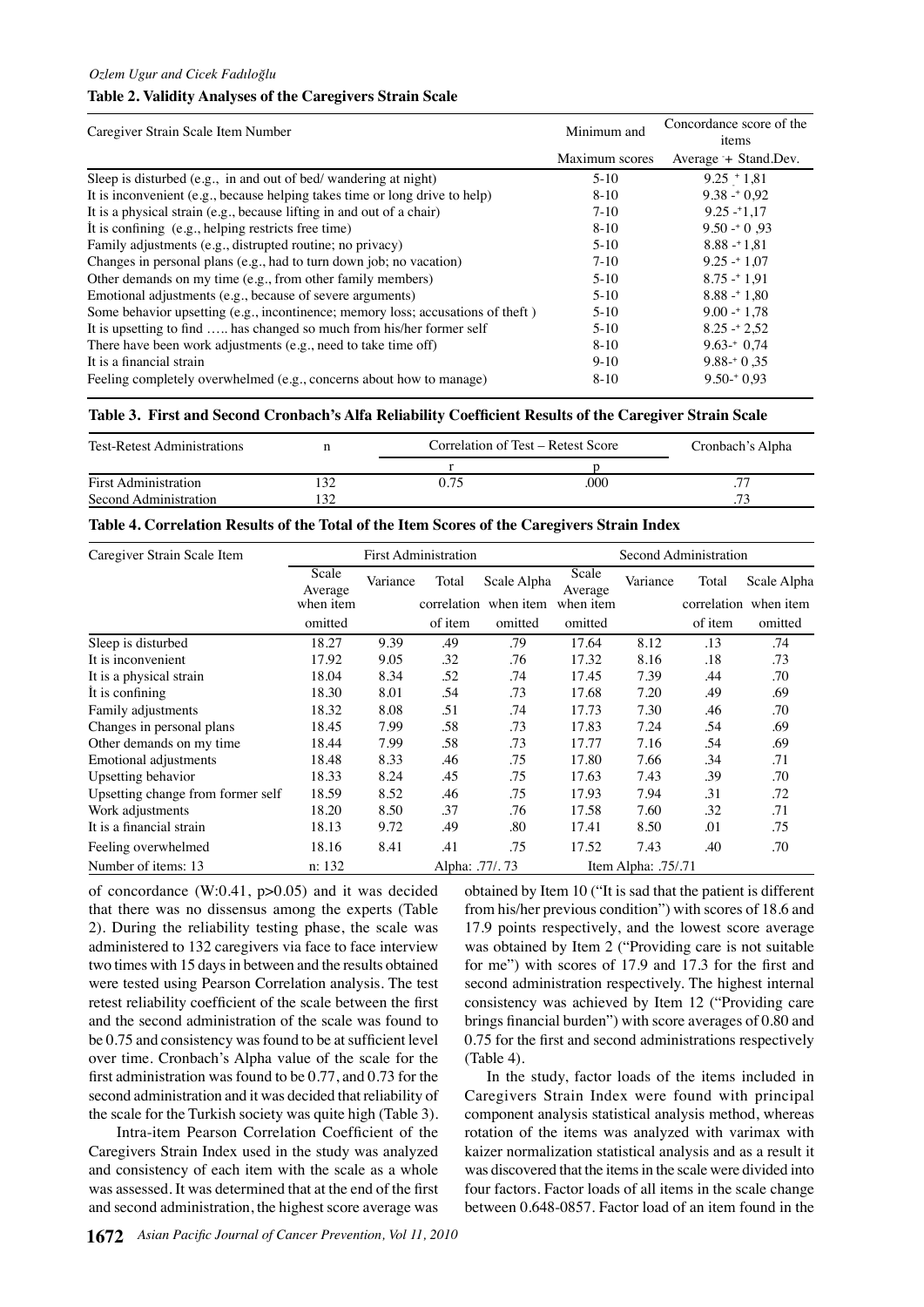**Table 5. Rotated Factor Loadings of Items of the Scale**

| Items of the scale                   |        |        |        | Factor 1 Factor 2 Factor 3 Factor 4 |
|--------------------------------------|--------|--------|--------|-------------------------------------|
| It is confining                      | .730   |        |        |                                     |
| Family adjustments                   | .755   |        |        |                                     |
| Changes in personal plans            | .857   |        |        |                                     |
| Other demands on time                | .690   |        |        |                                     |
| Emotional adjustments                |        | .648   |        |                                     |
| Some behavior upsetting              |        | .788   |        |                                     |
| Upsetting change from<br>former self |        | .775   |        |                                     |
| Sleep is disturbed                   |        |        | .753   |                                     |
| It is inconvenient                   |        |        | .690   |                                     |
| It is a physical strain              |        |        | .587   |                                     |
| It is a financial strain             |        |        |        | .822                                |
| Feeling overwhelmed                  |        |        |        | .653                                |
| Work adjustments                     | .392   | .352   |        | .345                                |
| Alpha                                | .79    | .77    | .81    | .77                                 |
| Variance $(\% )$                     | 23.093 | 15.578 | 12.893 |                                     |
|                                      | 10.880 |        |        |                                     |

1, Adaptation; 2, Upsetting; 3, İnconvenience; 4, Overwhelmed

scale ("There have been work adjustments ( e.g., because of having to take time off)") changes between 0.345 and 0.392 and it falls into factor 1, factor 2 and factor 3 due to this factor load. When variance and cronbach's alpha values of these four factors were analyzed, variance of factor 1 was found to be 23.093 and cronbach's alpha value was found to be .79; whereas, variance of factor 2 was found to be 15.578 and cronbach's alpha value was found to be .77 and variance of factor 3 was found to be 12.893, Cronbach's alpha value was found to be 81; while variance of factor 4 was found to be 10.880, Cronbach's alpha value was found to be .77 (Table 5).

## **Discussion**

In this study, validity and reliability of "Caregivers Strain Index" were established because of the lack of measurement tools with established validity and reliability to measure the care load of caregivers providing care to cancer patients in Turkey.

Views of eight experts were obtained in order to determine whether the items of the scale translated to Turkish measures the behavior to be measured or not and to assess the fitness of the scale for that culture. Concordance of the expert views were assessed using Kendall W analysis (Sencan, 2005) and Kendall Concordance Coefficient was found to be  $0.41(p>0.05)$ . This result was interpreted as the experts having no differences in opinion. The Chinese version of the scale developed by  $Hu^{2002}$  was administered to the relatives of cancer patients providing care to these patients and its content relation was assessed and its content validity was found to be 1.0 (p>0.05) after obtaining expert opinion4. For the assessment of the comprehensibility of the scale, a pre-administration to the group with the same characteristics as the sample is recommended. In this study, 20 caregivers with the same characteristics as the sample were administered the scale and the comprehensibility of the statements was tested. Content validity was achieved as a result of the expert opinion obtained and pre-administration (Gözüm and Aksayan, 1999; Sencan, 2005). Because the scale has no

*"Caregiver Strain Index" Validity and Reliability In Turkish Society* sub-dimensions, no factor analysis was done.

"Invariance over time", which is one of the reliability measurements, is the relation between data groups obtained as a result of the measurement of something under similar conditions and within a certain period. The frequency with which the scale is administered is important. The time between each administration should be long enough not to allow the measured quality to change and short enough to allow the respondents to remember their responses in the first administration. Usually it is recommended not to exceed four weeks19.In this study, depending on the treatment given to the patient, test-retest was done every 14-28 days. After the scale was administered 15 days after the first administration, test-retest reliability coefficient was found to be 0.75 and it was considered to be statistically significant (r:0.75, p:0.00). It was determined that the test-retest reliability of the scale were compatible with literature data. CSI developed by Robinson 1983 was modified by Thornton& Travis in 2003. The scale restructured by Thornton& Travis was administered to 158 caregivers who provided care to their relatives, were aged 53 and above and who had good communication skills and the internal reliability was found to be .90. Internal reliability of the original scale was .86. Test-retest reliability of CSI developed by Robinson<sup>1983</sup> could not be reached but the test-retest reliability of the modified version (n=53) was found to be 0.88. As a result, it was determined that the modified version of the scale was compatible with the original scale and that its reliability was slightly high (Sales, 2003; Sullivan, 2007). With the Chinese version of the CSI organized by Hu<sup>1999</sup>, alpha value was found to be 0.66 and the average test-retest value was found to be 0.564. In repeated administrations, cronbach's alpha value of the objective load measurement section of the Caregiving Load Index developed by Montgomery (1985) to measure the care load of the caregivers were found to be 0.87 and 0.90, while the Cronbach's alpha value of the section measuring subjective load was 0.68 and 0.82 and the cronbach's alpha value of the section measuring subjective stress was found to be 0.81 and 0.88 (Pasacreta et al., 2000). Findings of our study are similar to the data available in literature.

In the study, items of the scale were found to be divided into four factors. Factor loads of all items in the scale change between 0.648 - 0857. Variance of factor 1 (Adaptation) included in the scale was found to be 23.093, Cronbach's alpha value was found to be .79, item loads were found to be (It is confining) (.73), There have been family adjustments (.75), There have been changes in personal plans (.85), There have been other demands on my time (.69); variance of factor 2 (Upsetting) was found to be 15.578, Cronbach's alpha value was found to be .77, item loads were found to be (There have been emotional adjustments (.64), Some behavior is upsetting (.78), It is upsetting to find. has changed so much from his/her former self (.77)) ; variance of factor 3 (Inconvenience) was found to be 12.893, cronbach's alpha value was found to be .81 and item loads were found to be (Sleep is disturbed (.75), It is inconvenient (.69) , It is a physical strain (.58) ); variance of factor 4 (Overwhelm) was found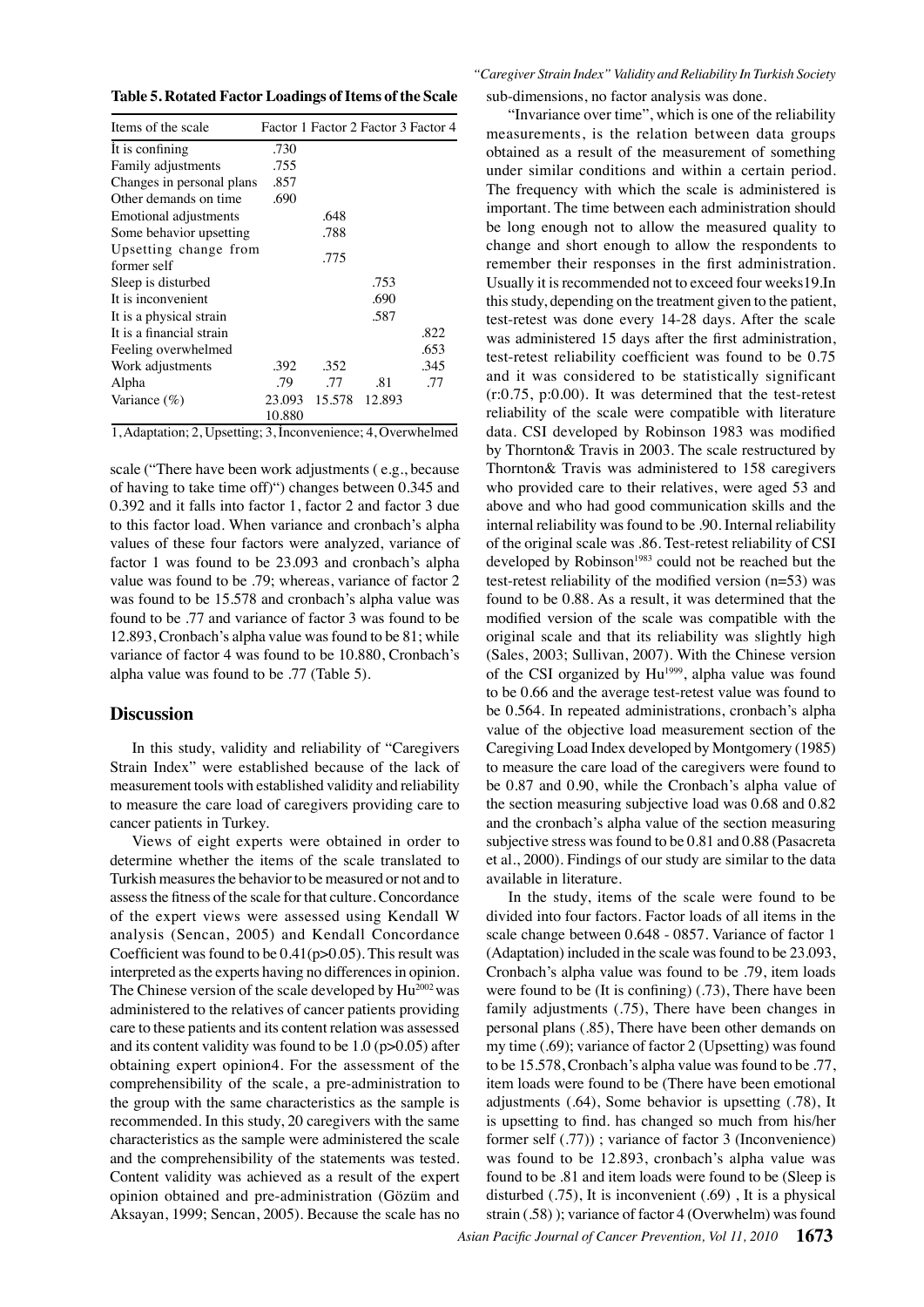## *Ozlem Ugur and Cicek Fadıloğlu*

to be 10.880 , cronbach's alpha value was found to be .77 and item loads were found to be ((It is a financial strain (.82), Feeling completely overwhelmed (.65)). Factor load of a single item ("There have been work adjustments (e.g., because of having to take time off) ") changes between 0.345 and 0.392 and it fall into factor 1, factor 2 and factor 3 due to this factor load. For that reason, those items were excluded from the calculation of factor load. Factor loads of items obtained in the study are similar to the values of CSI scale determined by Robinson B. Factor loads of items included in the scale determined by Robinson are given below (Robinson, 1983).

- Factor 1 : Inconvenience (Sleep is disturbed (.47), It is inconvenient (.46), It ıs confining (.70), There have been family adjustment (.82), There have been other demands on my time (.40), There have been emotional adjustment (.36))
- Factor 2 : Adjustment (Changes in my personal plan (.47), Feeling completely overwhelmed (.71), It is a financial strain (.54))
- Factor 3 : Upsetting ((Some behavior is upsetting (1.00), It is upsetting that my family member has changed (.41))
- Factor 4 : Work adjustment (1.00 )

## *Evaluation of the Scores Obtained from all items of the Scales*

Internal consistency was a commonly used measurement of reliability for testing the reliability of the scales and it is evaluated by calculating the cronbach's alpha coefficient (Gözüm and Aksayan, 1999). While determining the degree of reliability of the scale, in cases where the item scores are continuous (Likert type), it is recommended to calculate the Cronbach's Alpha coefficient (Mok et al., 2003). The magnitude of the correlation coefficient that will be considered as a measurement of reliability depends on the purpose with which the scale will be used. For physiological measurements, 0.90 and above; and for attitude measurement, 0.70 are acceptable levels (Gözüm and Aksayan, 1999). Because the CSI as a whole is a Likert type scale for both interviews, Cronbach's Alpha coefficient was calculated and cronbach's alpha value was found to be 0.77 and 0.73 for the first and the second interviews respectively (Robinson, 1983; Sencan, 2005). Gutman Split-Half, Spearman-Brown analyses and cronbach's alpha values were used to measure the consistency of two halves of the scale with each other. The results were found to be high enough. Gutman Split-Half value was found to be 0.64 and 0.54 for the first and the second administration respectively; Sperman- Brown value was found to be 0.66 and 0.55 for the first and the second administration respectively. The cronbach's alpha value of the first half of the scale that consists of seven items of the scale was found to be 0.73 and 0.71 for the first and the second administration respectively; the cronbach's alpha value of the second half of the scale that consists of six items of the scale was found to be 0.59 and 0.55 for the first and the second administration respectively. In modified CSI, Thornton& Travis2003 analyzed the relationship between the qualities and

conditions of the caregiver and the strain of the caregiver with pearson moments correlation and it was found that there is a significant correlation between caregiver's mental capacity and caregiver's strain (r: .34, p<0.01), between caregiver's functional ability (r: 0.27, p<0.01), and caregiver's mental-physical capacity (r: .32, p>0.01) and caregiver's strain  $(p<0.01)$ . According to this, it can be said that as functional capacity of the caretaker decrease, his strain increase15. When the mean of the maximum and minimum item scores given to the 13 items of the scale, variance values, total item correlations and item scale alpha values are analyzed, it is seen that the highest score mean belongs to item 10 ("It is sad that the patient is different from his/her previous condition" ) with mean scores of 18.59 and 17.93 for the first and the second interview respectively. The reason for item 10 to get the highest score can be explained as the importance placed on the family in the Turkish culture and as being influenced from a negative development about a family member2,11. The lowest score mean is achieved by item 2 ("Providing care is not suitable for me") with average scores of 17.92 and 17.32 for the first and the second interview respectively. The reason for item 2 to get a low score can be explained as the fact that in Turkish society, providing care for a family member is seen as a duty rather than a burden. In the literature, a study conducted by Mok et al., 2003 showed that caregivers did not view the care process as a burden and they felt like doing something important for a loved one, thus they did not see care as a burden despite all types of individual challenges experienced (Mok et al., 2003). Looking at Table 4 and 5, it is seen that item scale alpha value was 0.77 and 0.71 for the first and the second interview respectively. For both interviews, the highest scale alpha was achieved by item 12 (Providing care brings financial difficulties) with values of 0.80 and 0.75, respectively. The reason for this item to get a high score was thought to be the fact that cancer is a chronic disease and that the level of hidden expenses are quite high. Caregivers explained this finding as "Finding donors for thrombocyte and blood infusions to be given to the patient and travel and accommodation expenses of the patient and the caregiver him/herself.". In the scale, for both of the interviews, the lowest total scores are obtained by item 6 (My personal plans are changing) and item 7 (There are different demands on the time I allocated for myself) with scores of 0.58 and 0.54, respectively. The researcher explained the low scores of these items as the fact that in Turkish society, care process is traditionally seen as a duty rather than a burden and that 41.7% of the caregiver group are retired and have been providing care for less than six months (34.8%). 54.5% of the caregivers that participated in the study were male. The reason for the high number of male caregivers is that 40.9% of the patient population provided care had breast cancer. In a study by Pasacrate et al.2000 it was determined that care task was no longer a task for ladies and that male caregivers made up of 44% of the total number of caregivers (Pasacreta et al., 2000).

In order to decrease caregiver's strain, social support network should be widened in the direction of the requirements of caregiver and necessary psychological